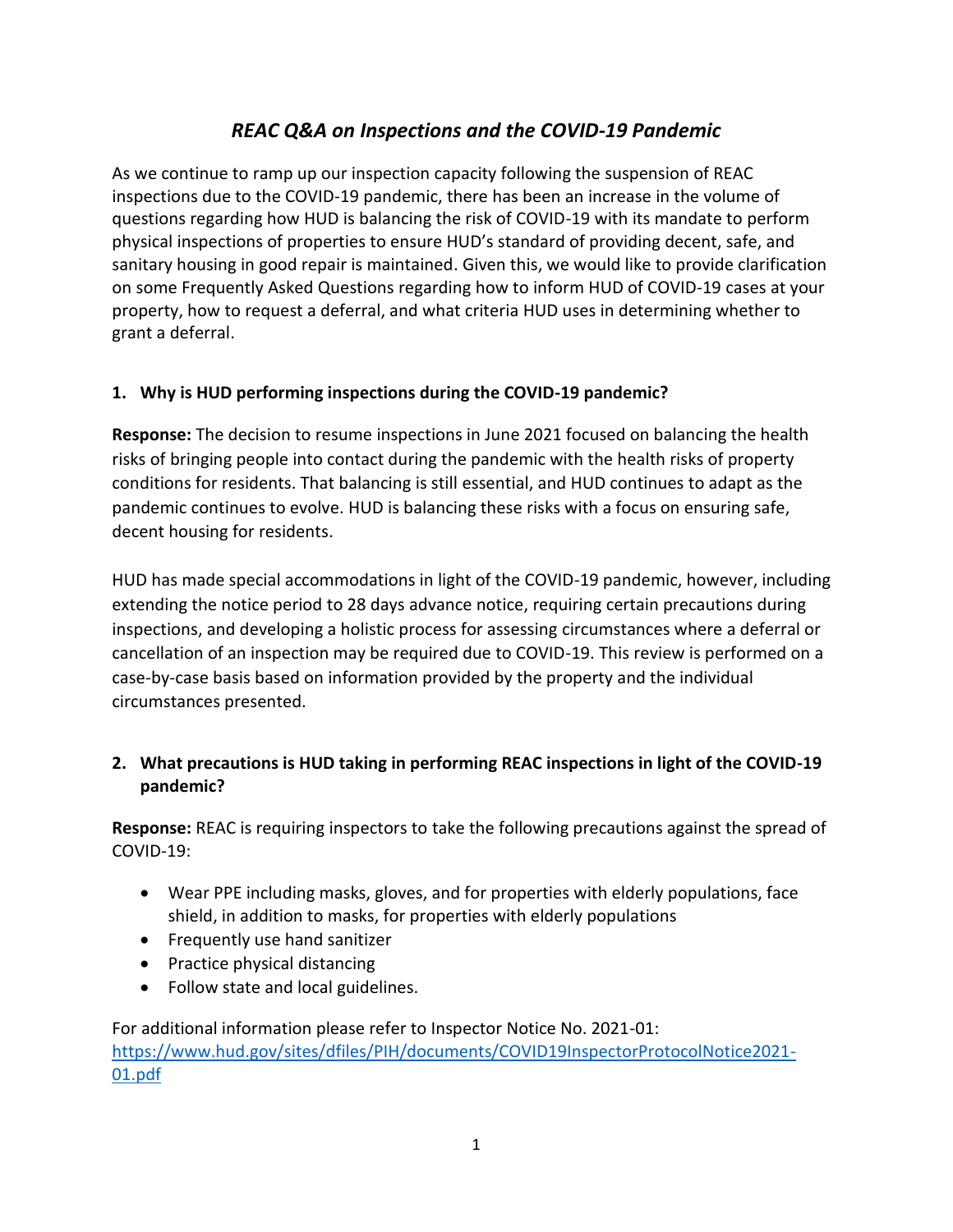#### **3. If a property owner or management agent (POA) has concerns about proceeding with a REAC inspection due to the COVID-19 pandemic, how should they communicate those concerns to HUD?**

**Response:** The POA should communicate any COVID related concerns to the inspector at the 28-, 14-, and 2-day notification intervals established in Inspector Notice No. 2021-01. If you have any additional questions please coordinate with your inspector or you may reach out to REAC's Technical Assistance Center (TAC) at (888) 245-4860 or via email at [REAC\\_TAC@hud.gov.](mailto:REAC_TAC@hud.gov)

# **4. If a tenant at a property has concerns about a REAC inspector entering their unit during the inspection, what should they do?**

**Response:** Residents have the option of declining to have a REAC inspector enter their unit if they are concerned about their health or safety due to COVID-19. Residents should communicate any health or safety related concerns to the POA. The inspector will work with the POA to select alternate units for inspection at the property. Residents who are home at the time of the inspection may elect to leave or stay in the unit in alignment with their preference.

# **5. What criteria does HUD consider when deciding whether to cancel or defer an inspection due to COVID-19?**

**Response:** REAC works with properties and inspectors to analyze postponement requests on a case-by-case basis. This process balances the risks presented by the COVID-19 pandemic against the risk of not conducting inspections. HUD considers factors such as available alternate units, conditions at the property, property elements, property designation status, etc. when determining whether adjusting the inspection date is justified. Generally speaking, if HUD determines that it will be able to conduct an inspection at the property in a safe manner, the inspection will proceed as scheduled.

# **6. What is the process for deciding whether to cancel or defer an inspection due to COVID-19?**

**Response:** HUD follows a five-step process in making its determination as to whether the scheduled REAC inspection should proceed:

Step 1: The assigned REAC inspector will reach out to the property to schedule an inspection at least 28 days in advance and offering a date for inspection. If the POA determines this date is not suitable, an alternative date within five days of the original proposal will be offered. Once the date is set, the inspector issues the 28-day notification to the property with the inspection date.

Step 2: The POA should raise any COVID-19 related concerns at the 14- or 2-day protocol-based check-ins for discussion as to whether a deferral or cancellation is